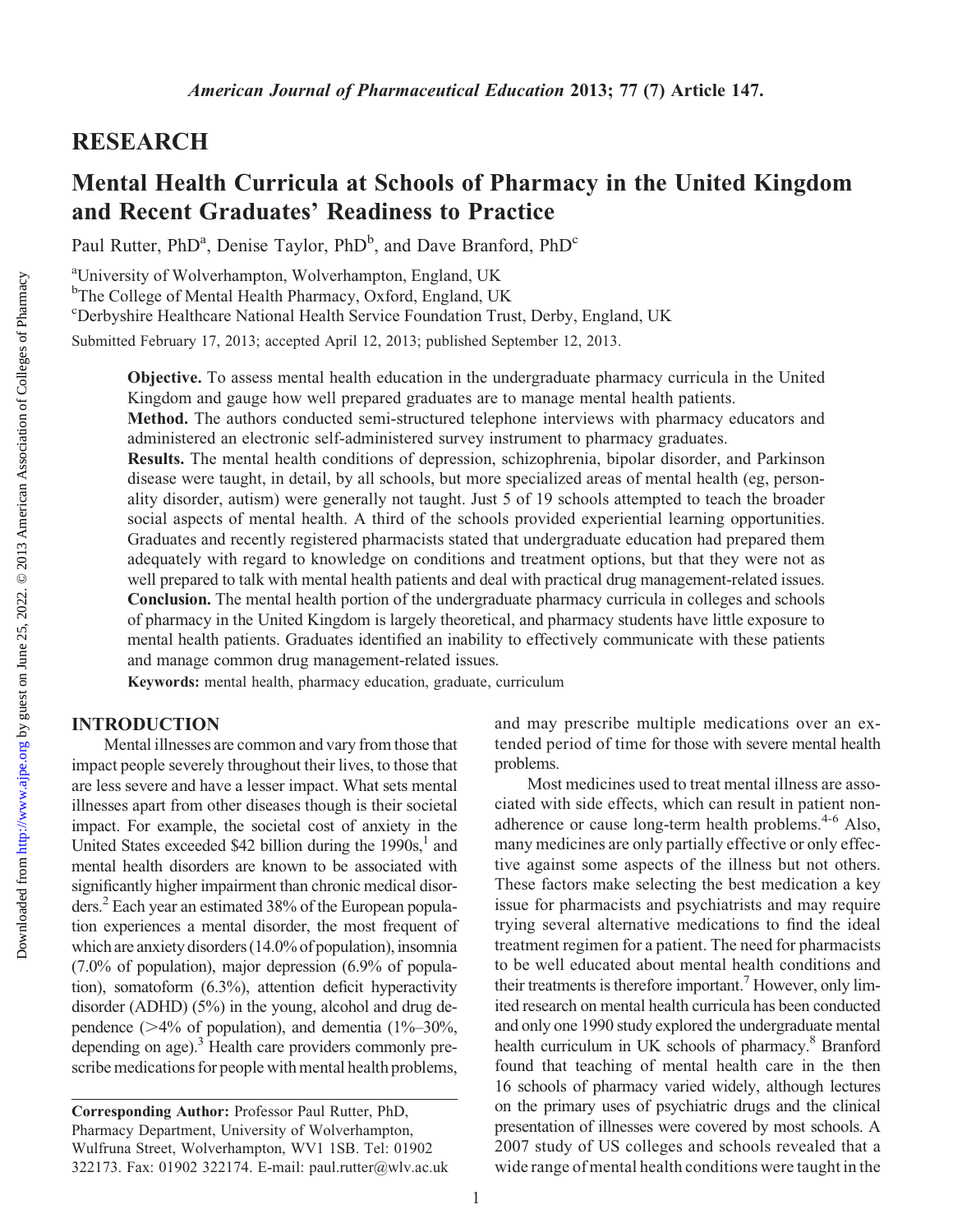pharmacy curriculum, although the time devoted to the different conditions varied considerably.<sup>7</sup> Given that UK mental health services have dramatically changed since the work of Branford, moving from predominantly hospitalbased care to tailored local community care, $9-10$  and that studies have shown that pharmacy students have stigmatizing views regarding mental health illnesses $11-13$  the authors felt that reassessment of mental health teaching in UK schools of pharmacy was needed.

This study aimed to provide up-to-date information on undergraduate pharmacy mental health education and training offered by UK schools and to gauge how well graduates are prepared to manage mental health patients. In order to capture the whole of mental health education provision in pharmacy schools, this study used a broad definition of mental health that included areas that many educators may categorize differently, for example conditions that may be treated as neurological (eg, epilepsy and Parkinson disease) rather than as mental illness.

## METHOD

The authors used a mixed methods approach in this study: semi-structured telephone interviews with pharmacy educators and an electronic self-administered survey of graduates. The content of the interview was developed by one of the authors in conjunction with The College of Mental Health Pharmacy, senior employed mental health pharmacists, and academic pharmacists. Questions were openended and explored curriculum content and delivery.

The lead pharmacy practice (those responsible primarily for clinical teaching) academic at each UK school of pharmacy  $(n=26)$  was contacted by phone and asked to identify the faculty member at the school who had responsibility for coordinating mental health teaching. Twenty faculty members agreed to be interviewed, including 7 from "new" schools (those established since 2000). The 6 schools that did not participate included both established and new schools; 2 stated that work commitments precluded participation and 4 failed to reply to invitations despite multiple requests. Prior to the interview, the interviewer first assured the participant regarding the anonymity and confidentiality of their responses. The participant then had the opportunity to ask questions before giving verbal consent to participate.

Interviews took place between April and June 2012. Interviews were audio recorded and their responses were transcribed verbatim. The quality of 1 recorded interview was too poor for transcription purposes and was omitted from the results. Therefore, results were drawn from 19 schools.

Nvivo software (QSR International Pty Ltd, UK) was used to manage the data and a mainly deductive approach to analysis was used, although inductive analysis was used in establishing any emergent themes. With regard to objectivity the interviewer did not have a background in mental health and did not contribute to any mental health teaching at the institution where he worked.

The survey instrument consisted of 4 sections that covered the following areas: basic demographic information; exposure to mental health teaching while at university; perception toward "readiness" in providing care to mental health patients; and continuing professional development (CPD) undertaken since leaving university. Question development went through the same collaborative development process as the interview schedule, which allowed face and content validity to be checked.

The target population for the survey was 2012 preregistration students (there is a 1-year internship period between graduation and registration as a pharmacist) and pharmacists who had registered since 2007 (ie, 5 years post-qualification or less). The Royal Pharmaceutical Society (pharmacists' professional body) distributed the survey instrument via their e-mail member distribution list and through their special interest group network. In addition, a Web-link to the survey instrument was hosted by 2 pharmacy-specific journals: Pharmaceutical Journal and Chemist and Druggist. The survey instrument was available to complete between June 1 and August 16, 2012.

Data Analysis involved a combination of simple descriptive statistics and statistical analysis using chisquare. Ethical approval was granted by The Behavioral Sciences Ethics Committee, University of Wolverhampton, Wolverhampton.

### **RESULTS**

#### Interview Results

The authors divided the interview results into 3 main areas: breadth and depth of teaching, mode of delivery, and clinical teaching philosophy. All interviewees discussed, at length, the subject areas taught in pharmacy school. Most schools covered a broad range of conditions, with a number of "core" clinical areas being covered in detail. Subjects that were covered in detail by all schools were depression, schizophrenia, bipolar disorder, Parkinson disease, epilepsy, and anxiety. Dementia, Alzheimer disease, and alcohol abuse also were taught by all schools but only 10, 8, and 9 schools, respectively, covered each in detail. The interviewees reported that several clinical areas received little attention and were poorly covered (Figure 1). The variation can, in part, be explained by some schools making strategic decisions to concentrate teaching on those clinical areas that were most commonly encountered by pharmacists in primary care. Curriculum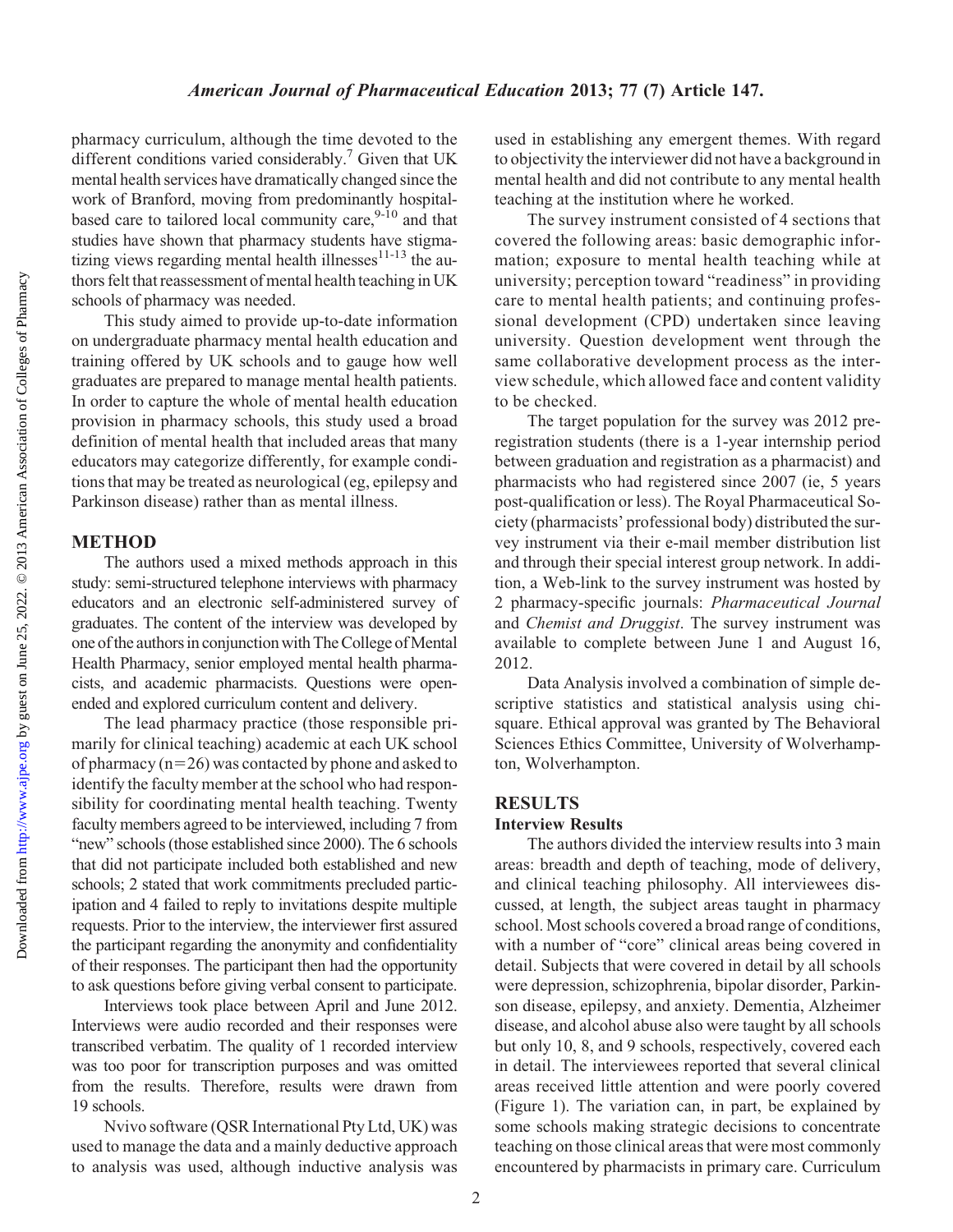content was strongly medicines-focused, with few  $(n=5)$ schools covering the social aspects of mental health, eg, holistic care, stigmatization. Just 2 schools offered additional mental health teaching through an optional module. Interviewees stated that these elective courses gave them an opportunity to cover conditions not addressed in the core curriculum (eg, ADHD, eating disorders) or to cover specific aspects of care in more detail (eg, electro convulsive therapy).

Teaching approachestaken by schools fellinto 2 broad types: a traditional and an integrated delivery model. The traditional approach involved a linear progression from basic fundamentals of science, to pharmacology, to therapeutics, with each area taught independently and in isolation from the others. Science components were taught by science faculty members and therapeutics taught by pharmacist academics or practitioners. This approach was reported more frequently by interviewees at established schools (9 of the 12).

An integrated delivery model had been adopted more in the new schools of pharmacy  $(n=4/7)$ . In this model, attempts had been made to sequence material from basic science to patient care. Typically, science faculty members and practitioners delivered material jointly so that scientific principles led directly into therapeutic application.

Eight schools employed pharmacists who had previously worked in mental health, and they, along with practicing pharmacists, were responsible for almost all teaching in this area. Other healthcare professionals were occasionally involved in delivery; 3 schools had some input from doctors but the extent of their involvement varied from a single lecture to a series of lectures covering the signs, symptoms, and diagnosis of mental health problems. Five schools employed no faculty members with any mental health background and relied on pharmacy practitioners with no subject specialization to deliver clinical and therapeutic teaching.

| School                  | <b>ADHID</b>             | <b>Alcohol</b> misuse | s<br>Alzheimer'          | Anxiety         | Autism    | Bipolar disorder | Schizophrenia | Dementia       | Depression      | Eating disorders | Epilepsy  | $\overline{0}$           | Parkinson's     | Personality<br>disorder | Substance<br>misuse |
|-------------------------|--------------------------|-----------------------|--------------------------|-----------------|-----------|------------------|---------------|----------------|-----------------|------------------|-----------|--------------------------|-----------------|-------------------------|---------------------|
| А                       | $\ddot{}$                | $^{+}$                | $^{++}$                  | $^{++}$         | --        | $^{++}$          | $^{++}$       | $^{++}$        | $^{++}$         | $^{++}$          | $^{++}$   | $\ddot{}$                | $^{++}$         | $\pmb{+}$               | $\ddot{}$           |
| $\overline{B}$          | $\ddot{}$                | $^{++}$               | $^{++}$                  | $^{++}$         | --        | $^{++}$          | $^{++}$       | $\ddot{}$      | $^{+}$          | $^{++}$          | $^{++}$   | --                       | $^{++}$         | --                      | $^{++}$             |
| $\mathbf D$             | $\ddot{}$                | $^{+}$                | $^{++}$                  | $^{++}$         | --        | $^{++}$          | $^{++}$       | $^{++}$        | $^{+}$          | $\ddot{}$        | $^{++}$   | $\ddot{}$                | $^{++}$         | --                      | $\pmb{+}$           |
| E                       | $\overline{\phantom{a}}$ | $\ddot{}$             | $\ddot{}$                | $^{++}$         | $\ddot{}$ | $^{\mathrm{+}}$  | $^{++}$       | $^{++}$        | $^{\mathrm{+}}$ | --               | $^{++}$   | --                       | $^{\mathrm{+}}$ | --                      | $\pmb{+}$           |
| $\overline{F}$          | --                       | $^{++}$               | --                       | $^{++}$         | --        | $^{++}$          | $^{++}$       | $^{++}$        | $^{++}$         | --               | $^{++}$   | --                       | $^{++}$         | --                      | $^{++}$             |
| G                       | --                       | $\ddot{}$             | $\ddot{}$                | $^{++}$         | --        | $^{++}$          | $^{++}$       | $\,{}^+$       | $^{++}$         | --               | $^{++}$   | --                       | $^{++}$         | --                      | $\ddot{}$           |
| н                       | --                       | $^{+}$                | $^{++}$                  | $\ddot{}$       | --        | $^{++}$          | $^{++}$       | $^{++}$        | $^{++}$         | --               | $^{++}$   | --                       | $^{++}$         | --                      | $^{++}$             |
| 1                       | $\ddot{}$                | $\ddot{}$             | $\ddot{}$                | $\div$          | $\pmb{+}$ | $^{++}$          | $^{++}$       | $\ddot{}$      | $^{++}$         | --               | $\ddot{}$ | --                       | $^{++}$         | --                      | $^{++}$             |
| J                       | --                       | $^{+}$                | $\ddot{}$                | $^{++}$         | --        | $^{++}$          | $^{++}$       | $\overline{+}$ | $^{+}$          | --               | $^{++}$   | $\overline{\phantom{a}}$ | $^{++}$         | --                      | $\ddot{}$           |
| $\overline{\mathbf{K}}$ | $^{+}$                   | $^{+}$                | I                        | $^{++}$         | --        | $^{++}$          | $^{++}$       | I              | $^{++}$         | $^{+}$           | $^{++}$   | --                       | $^{++}$         | --                      | $^{++}$             |
| L                       | $^{++}$                  | $^{+}$                | $^{++}$                  | $^{++}$         | --        | $^{++}$          | $^{++}$       | $^{++}$        | $^{++}$         | $^{++}$          | $^{++}$   | $^{++}$                  | $^{++}$         | --                      | $^{++}$             |
| М                       | --                       | $^{++}$               | I                        | $^{++}$         | --        | $^{\mathrm{+}}$  | $^{++}$       | $^{++}$        | $^{++}$         | --               | $^{++}$   | $\pmb{+}$                | $^{++}$         | --                      | $^{++}$             |
| $\overline{\text{N}}$   | $^{+}$                   | $\ddot{}$             | $\overline{\phantom{a}}$ | $^{++}$         | --        | $^{++}$          | $^{++}$       |                | $^{++}$         | --               | $^{++}$   | $\ddot{}$                | $^{++}$         | --                      | $^{++}$             |
| $\mathbf{o}$            | $\ddot{}$                | $^{++}$               | $\ddot{}$                | $^{++}$         | $\ddot{}$ | $^{\mathrm{++}}$ | $^{++}$       | $\ddot{}$      | $^{++}$         | $\ddot{}$        | $^{+}$    | --                       | $^{++}$         | --                      | $^{++}$             |
| $\overline{P}$          | --                       | $^{+}$                | $\ddot{}$                | $^{++}$         | --        | $^{++}$          | $^{++}$       | $\ddot{}$      | $^{+}$          | $^{+}$           | $^{++}$   | --                       | $^{++}$         | --                      | $\ddot{}$           |
| Q                       | $^{+}$                   | $^{+}$                | $^{++}$                  | $^{++}$         | --        | $^{++}$          | $^{++}$       | $^{++}$        | $^{++}$         | --               | $^{++}$   | $^{++}$                  | $^{++}$         | --                      | $^{++}$             |
| $\overline{\mathbf{R}}$ | $\overline{\phantom{a}}$ | $^{++}$               | $^{++}$                  | $^{\mathrm{+}}$ | --        | $^{++}$          | $^{++}$       | $^{++}$        | $^{++}$         | --               | $^{++}$   | --                       | $^{++}$         | --                      | $^{++}$             |
| S                       | --                       | $^{++}$               | $^{++}$                  | $^{++}$         | --        | $^{++}$          | $^{++}$       | $^{++}$        | $^{++}$         | --               | $^{++}$   | --                       | $^{++}$         | $\ddot{}$               | $^{++}$             |
| T                       | $^{++}$                  | $^{+}$                | $^{++}$                  | $^{++}$         | --        | $^{\mathrm{++}}$ | $^{++}$       | $^{++}$        | $^{++}$         |                  | $^{++}$   | --                       | $^{++}$         | --                      | $^{++}$             |

Topic covered in detail  $^{++}$ 

Topic covered but not in detail  $^{+}$ 

Not taught

Dataset incomplete

Figure 1. Clinical Topics Taught by Each School of Pharmacy in the United Kingdom ( $N = 19$ ).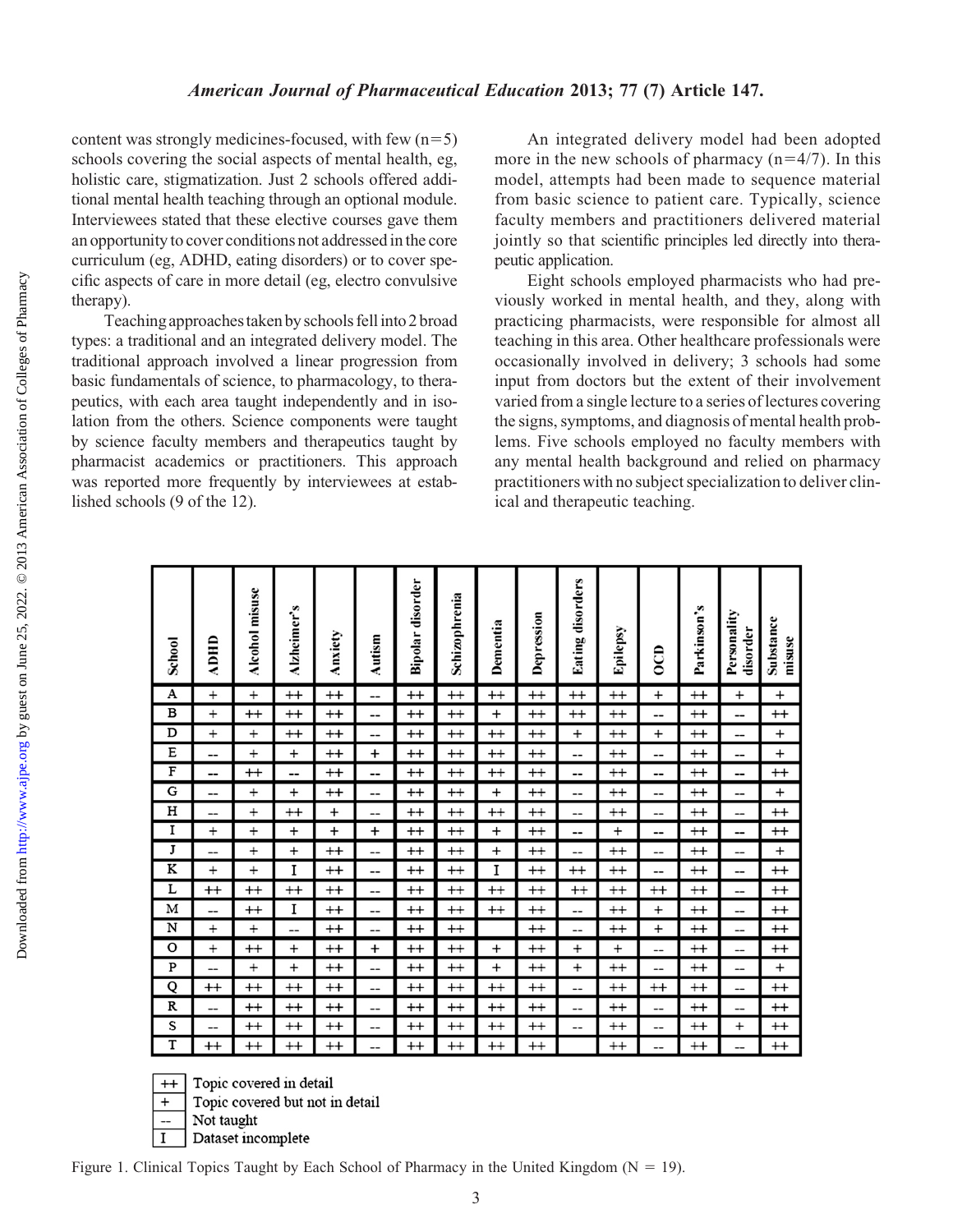Just 4 schools brought patients into the classroom to aid in teaching students about mental health. One interviewee shared that in an attempt to instill empathy in their students rather than just knowledge, they had "expert" patients come in to speak to students and that the feedback from the students was "phenomenal." "We had a patient come in and just literally tell his story and that's been really quite powerful, but we need to do that a lot more."

As highlighted by some interviewees, some schools had reservations about involving patients with mental health problems in the classroom, with one interview explaining that they chose not to because of "all the issues with consent and meaningful consent" that might arise.

Six of the 19 schools offered some form of specific mental health experiential opportunity; 5 based in secondary care centers and 1 in a primary care center. However, this opportunity was not guaranteed in 3 of the schools because of the high student number and/or restricted access to local mental health services.

In all 6 schools that offered a specific mental health experiential opportunity, the experience tended to be more observational, with students shadowing practitioners, than experiential, with students actually interacting with or caring for patients. Any other interaction with mental health patients in all 19 schools was by chance, with interviewees admitting that when students had the opportunity to interact with a mental health patient it was because there happened to be a mental health patient registered at the care center to which the student was assigned.

#### Survey Results

Of the 457 people who logged on to the survey site, 147 declined to participate or consented but then did not complete the survey instrument. An additional 14 survey instruments were discounted because of minimal dataset completion, leaving 296 usable completed survey instruments.

Two-thirds (69%) of respondents were female; a third (35%) were undertaking their pre-registration year, and the remainder (65%) were practicing pharmacists. Responses were received from all UK schools of pharmacy  $(n=25)$  that had graduated students. A small number (5%) of respondents had gained their qualification abroad. Half of respondents were working in the community sector and 44% in the hospital sector. Two-thirds of respondents said they did not have substantial contact with mental health patients. The profile of respondents varied considerably from that of UK pharmacy workforce data.<sup>14</sup> Women, people working in the hospital sector, and pre-registration students are overrepresented in the study data.

Almost all respondents stated that depression (95%), Parkinson disease (95%), epilepsy (91%), schizophrenia

(88%), and bipolar (88%) were covered while at university. Approximately 81 and 74% reported that Alzheimer disease and anxiety were taught. Less common conditions, such as autism and personality disorder, were the least covered (Table 1).

When respondents were asked to comment in writing on the mental health content of their pharmacy education, they highlighted deficiencies in what their school had taught, especially the lack of translating theoretical knowledge to practical application. Additionally, respondents spoke about their unpreparedness to talk with mental health patents, highlighting the need for better instruction in effective communication.

The lack of first-hand experience to contextualize theory was also mentioned on a number of occasions. One pharmacist shared that because of the "absence of any mental health experience" in pharmacy school, he/she "did not feel confident in mental health conditions" upon first entering practice.

The survey instrument also asked respondents a series of statements regarding various aspects of caring for mental health patients (Table 2). Respondents stated that they were the most prepared centering on knowledge acquisition: on the pharmacology of medicines for mental health illnesses (58% fully prepared) and the signs and symptoms of mental health conditions (34%).

Areas where respondents stated they were not at all prepared related to communication with mental health patients (53%); signposting (ie, directing patients) to other services (49%), understanding care pathways (38%), and understanding other healthcare professional roles (32%). Significant differences ( $p \le 0.05$ ) were observed between

Table 1. Clinical Topics Related to Mental Illness Taught During Undergraduate Pharmacy Education in the United Kingdom  $(n=274)$ 

| <b>Clinical Condition</b>                | No. $(\% )$ |
|------------------------------------------|-------------|
| Depression                               | 261 (95.3)  |
| Parkinson disease                        | 260 (94.9)  |
| Epilepsy                                 | 250 (91.2)  |
| Delusional disorders (eg, schizophrenia) | 241 (88.0)  |
| Bipolar disorders                        | 241 (88.0)  |
| Alzheimer disease                        | 222(81.0)   |
| Anxiety                                  | 203 (74.1)  |
| Substance misuse                         | 173(63.1)   |
| Alcohol misuse                           | 151(55.1)   |
| Law (eg, Mental Health Act)              | 131 (47.8)  |
| Attention deficit hyperactivity disorder | 87 (31.8)   |
| Obsessive compulsive disorders           | 86 (31.4)   |
| Eating disorders                         | 61 $(22.3)$ |
| Personality disorder                     | 55 $(20.1)$ |
| Autism                                   | 24 (8.8)    |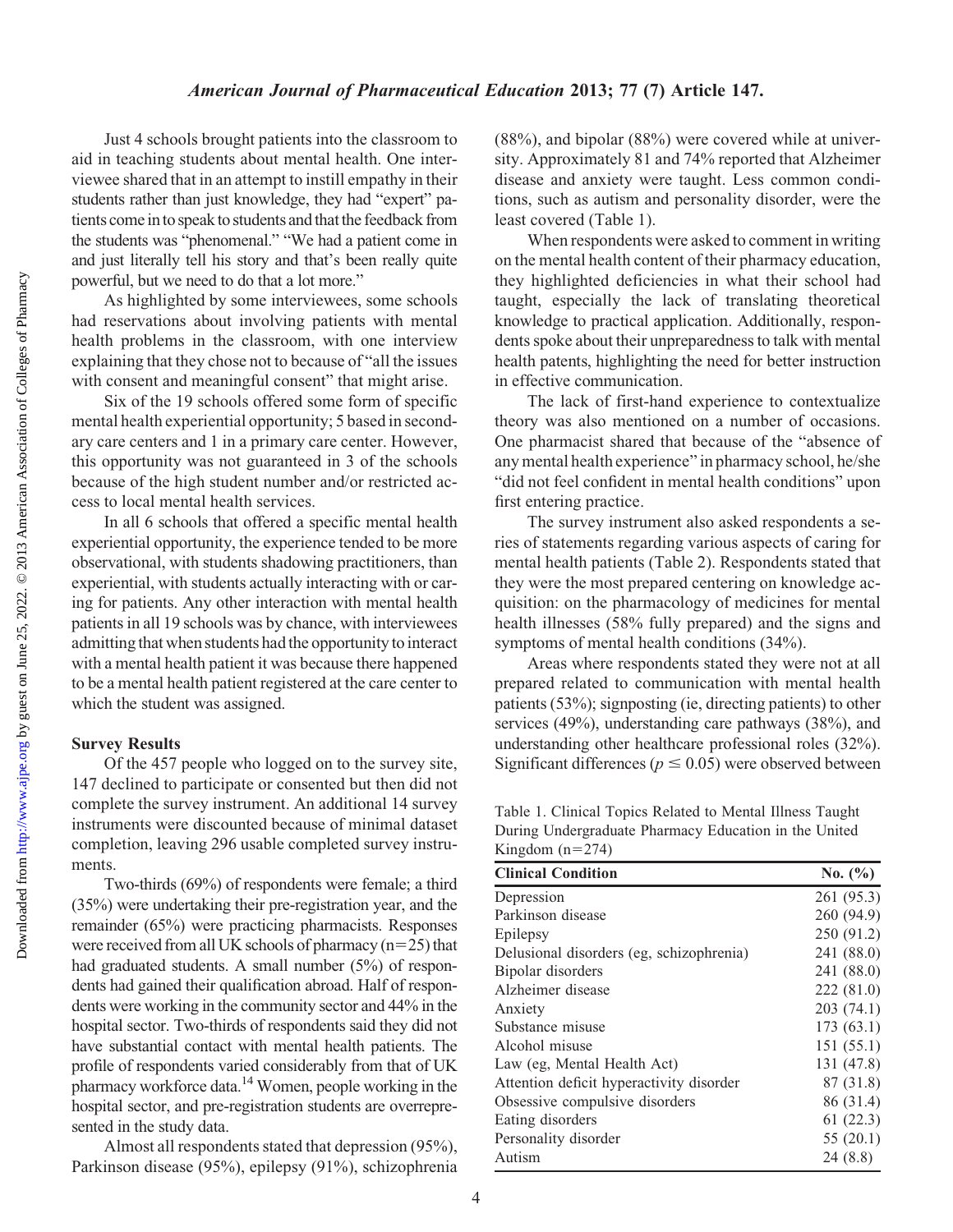Downloaded from

## American Journal of Pharmaceutical Education 2013; 77 (7) Article 147.

| Table 2. Degree to Which the Undergraduate Pharmacy Curriculum in the United Kingdom Prepared Respondents to Manage |  |  |  |
|---------------------------------------------------------------------------------------------------------------------|--|--|--|
| Patients With Mental Health Problems                                                                                |  |  |  |

| <b>Statement</b>                                             | Fully, No. $(\% )$ | Partially, No. (%) | Not At All, No. $(\% )$ |
|--------------------------------------------------------------|--------------------|--------------------|-------------------------|
| Knowledge of the signs and symptoms                          | 94(34.1)           | 167(60.5)          | 15(5.4)                 |
| of the conditions $(n=276)$                                  |                    |                    |                         |
| Knowledge of the pharmacology of the medicines $(n=275)$     | 159 (57.8)         | 108(39.3)          | 8(2.9)                  |
| Understanding clinical guidelines $(n=275)$                  | 69(25.1)           | 156(56.7)          | 50 (18.2)               |
| Helping manage the patient condition in terms of therapeutic | 57(20.8)           | 161 (58.8)         | 56(20.4)                |
| options $(n=274)$                                            |                    |                    |                         |
| Understanding care pathways $(n=275)$                        | 33(12.0)           | 139(50.5)          | 103(37.5)               |
| Signposting patients to relevant services $(n=273)$          | 42 (15.4)          | 97(35.5)           | 134(49.1)               |
| Understanding the role of other healthcare professionals     | 59 (21.5)          | 27 (46.2)          | 89 (32.4)               |
| have in patient management $(n=275)$                         |                    |                    |                         |
| Effectively communicate with patients suffering from         | 30(10.9)           | 99 (36.1)          | 145 (52.9)              |
| mental health problems $(n=274)$                             |                    |                    |                         |

pre-registration students and registered pharmacists with regard to the level of readiness on therapeutic options  $(p=0.017)$ , understanding care pathways ( $p=0.014$ ), and signposting patients to services ( $p=0.002$ ); in all 3 cases, registered pharmacists perceived themselves as less well prepared than did preregistration students. Respondents also rated their levels of confidence and competence in managing mental health conditions (Table 3). For all conditions, their perceived level of competence was closely associated with the level of confidence they expressed.

One hundred three respondents indicted what formal CPD they had undertaken in relation to mental health. The commonest form of formal CPD respondents had undertaken was postgraduate studies, which usually led to a clinical diploma and was commonly completed by pharmacists working in the hospital sector. Informal CPD activities, in both hospital and community sectors, were through accessing free material from the College of Postgraduate Pharmacy Education (UK-based and government funded center to promote pharmacist professional development).

The CPD undertaken centered on topics that respondents had expressed the greatest confidence and competence earlier in the survey instrument (multiple-choice items) rather than on those areas in which they had reported weakness, eg, patient communication.

## DISCUSSION

The majority of clinical areas regarding mental illness are taught by all UK schools of pharmacy. Some schools had purposefully concentrated teaching on mental health conditions that pharmacists in primary care would most often encounter, which seems sensible given that over two-thirds of all graduates ultimately find employment in primary care, $14$  and all pharmacy schools face challenges in balancing curriculum content to attain and maintain accreditation.<sup>15</sup> Traditional methods of teaching predominantly focused on acquisition of knowledge centering on mental health conditions and their treatment, which was supported by survey findings, with many respondents commenting that practical application for day-to-day management of patients was neglected. Interviewees reported that teaching of aspects of mental health not related to medications was uncommon, and this was reinforced by survey respondents. None of the interviewees mentioned offering specific communication skills training to help students interact with mental health patients, and this was reflected in survey respondents questioning their ability to appropriately communicate with mental health patients.

| Table 3. A Comparison of Bachelor of Pharmacy Graduates' |
|----------------------------------------------------------|
| Perceived Competence and Confidence in Managing Mental   |
| <b>Health Conditions</b>                                 |

|                                             | Competent, % | Confident, % |
|---------------------------------------------|--------------|--------------|
| Depression                                  | 83.8         | 78.3         |
| Epilepsy                                    | 71.3         | 69.7         |
| Substance misuse                            | 68.8         | 58.9         |
| Parkinson disease                           | 68.0         | 69.1         |
| Anxiety                                     | 63.6         | 56.8         |
| Alcohol misuse                              | 62.2         | 48.6         |
| Alzheimer disease                           | 51.2         | 40.6         |
| Bipolar disorders                           | 46.9         | 43.6         |
| Delusional disorders<br>(eg. schizophrenia) | 40.6         | 40.4         |
| Attention deficit<br>hyperactivity disorder | 20.4         | 21           |
| Obsessive compulsive<br>disorders           | 19.6         | 18           |
| Eating disorders                            | 18.0         | 15.4         |
| Personality disorder                        | 16.7         | 13.9         |
| Autism                                      | 6.6          | 7.1          |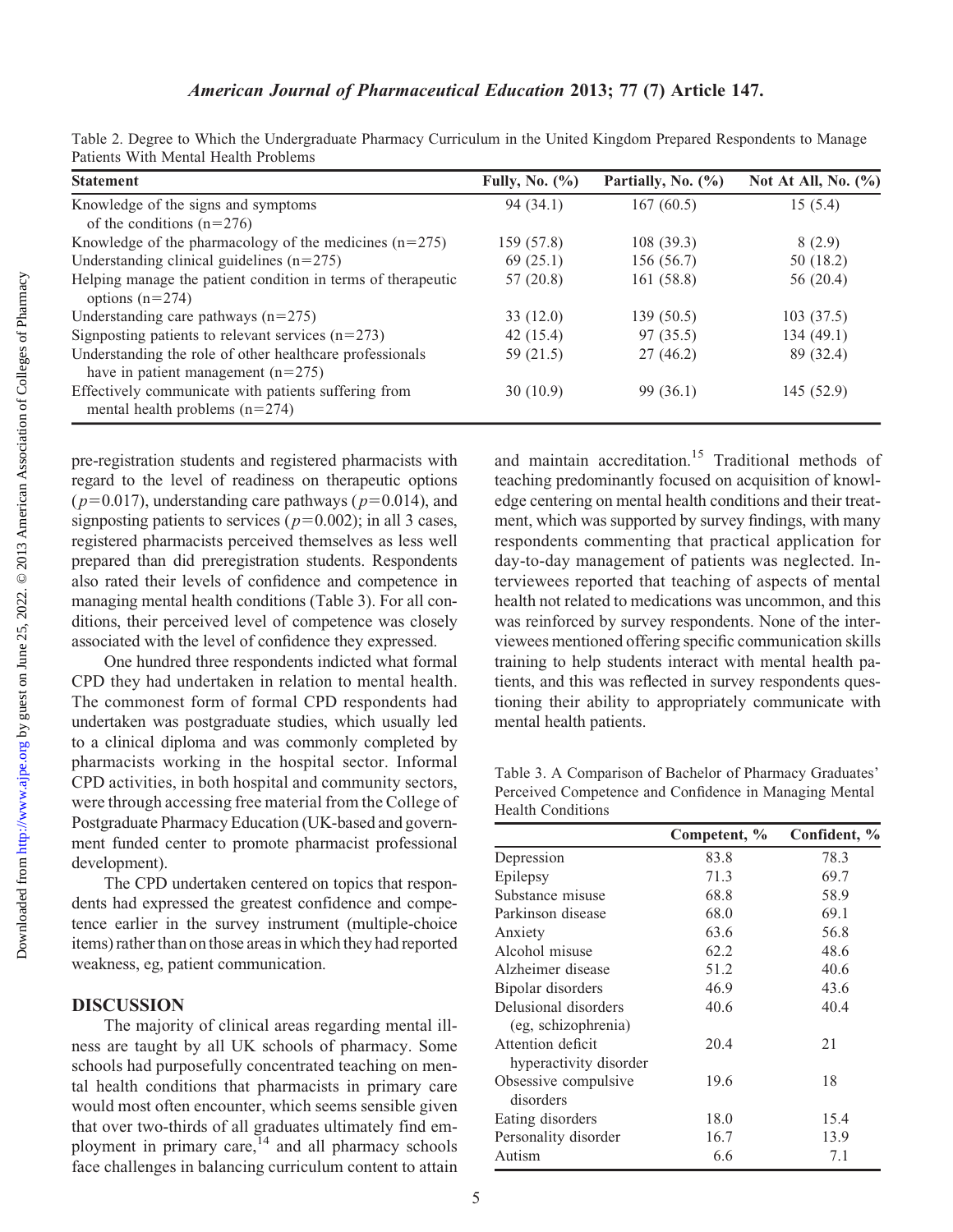The anxiety surrounding communicating with mental health patients may well be compounded by the lack of experiential opportunities and patient contact with these patients that students and pre-registration pharmacists receive. In part because of lack of national funding, undergraduate pharmacy training in the United Kingdom is different from training in other healthcare professions, such as medicine and nursing, where students have extended time in practice. As a result, undergraduate pharmacy curriculum is delivered almost exclusively in the classroom and theory based. Schools try to provide some experiential opportunities for students, but most schools do not provide experiences in mental health care, and in some circumstances, deliberately avoid offering such opportunities. Therefore, in 4 years of undergraduate training, a UK pharmacy student may not observe or interact with a mental health patient in a care (or classroom) setting. The unwillingness of schools to provide such opportunities appeared, in part, to originate from perceptions held by the institution that experiential mental health learning opportunities would be more difficult to arrange than other therapeutic experiences. Whether this is grounded in institutional stigmatization toward mental health patients requires further investigation, but such attitudes help to explain study findings that pharmacy students hold/have stigmatizing views toward these patients.11-13 Pharmacy educators in the United Kingdom therefore need to consider how curricula can be modified to improve contextualization and increase patient contact. Without major reforms to academic delivery (which are currently being considered at the government level<sup>16</sup>), the provision of meaningful work-based placements of pharmacy students seems unlikely. However, involvement of mental health patients in the classroom is more achievable and this has been shown to reduce stigmatizing views held by students.<sup>17,18</sup>

If these areas are addressed, then graduating pharmacy students and newly registered pharmacists should be better able to manage and effectively communicate with patients— something that the survey respondents flagged as a concern. Nevertheless, pre-registration students regarded themselves as "more ready" than did registered pharmacists in certain areas, and this may be an indication that schools are starting to provide a curriculum that better meets the needs of practicing pharmacists. However, clinical components were taught almost exclusively by pharmacists, some of whom had no specialized knowledge in mental health. This pharmacy-centric view of mental health raises questions about schools' ability to provide a more holistic view of mental health provision and an admission from most interviewees that this aspect of provision was not covered. If pharmacy graduates and newly registered pharmacists have poor understanding of what other service providers contribute to the wellbeing of these patients, then pharmacists are missing opportunities (eg, identifying patients for referral to a mental health care provider) to maximize patient care. Finally, although most major clinical areas were taught, Alzheimer disease and dementia were less frequently covered in detail. These conditions, given their increasing prevalence in society, probably need to be more thoroughly covered in undergraduate curricula.

The study did have a number of limitations. Some of the interviewees were known to the interviewer. This likely influenced the interaction between the interviewer and interviewee to some extent and this lack of objectivity may have influenced the data collected. Second, the survey data may not be representative of the UK pharmacy population. The authors had difficulty obtaining a list of the desired population. The General Pharmaceutical Council was unable to provide such a list and thus a pragmatic approach to sampling was taken. Because membership in the Royal Pharmaceutical Society is voluntary, not all pharmacists were sampled. Also, the authors did not know how many people completed the survey instrument via this recruitment process or via links in national pharmacy journals. Additionally, the response rate was low given there are approximately 2000 pharmacists joining the GPhC register each year. The approximate sample size in this study was 10,000 to 12,000 people. As a result, the demographics of the study sample did not reflect those of the pharmacy workforce. The low response rate and the differences between the study population and the general UK pharmacist population mean the data collected may not reflect the wider cohort opinion and therefore data interpretation must be treated with caution.

#### **CONCLUSION**

Schools of pharmacy in the United Kingdom teach the majority of clinical areas related to mental health care with a focus on knowledge of disease state and treatment options, but provide little patient exposure in which students can contextualize information and learn to effectively communicate with mental health patients to manage practical day-to-day problems. UK Pharmacy Schools should consider providing greater experiential opportunity, whether classroom or clinic based, to better prepare graduates to manage patients with mental health illnesses.

#### ACKNOWLEDGEMENT

This work was supported by a grant from The College of Mental Health Pharmacy.